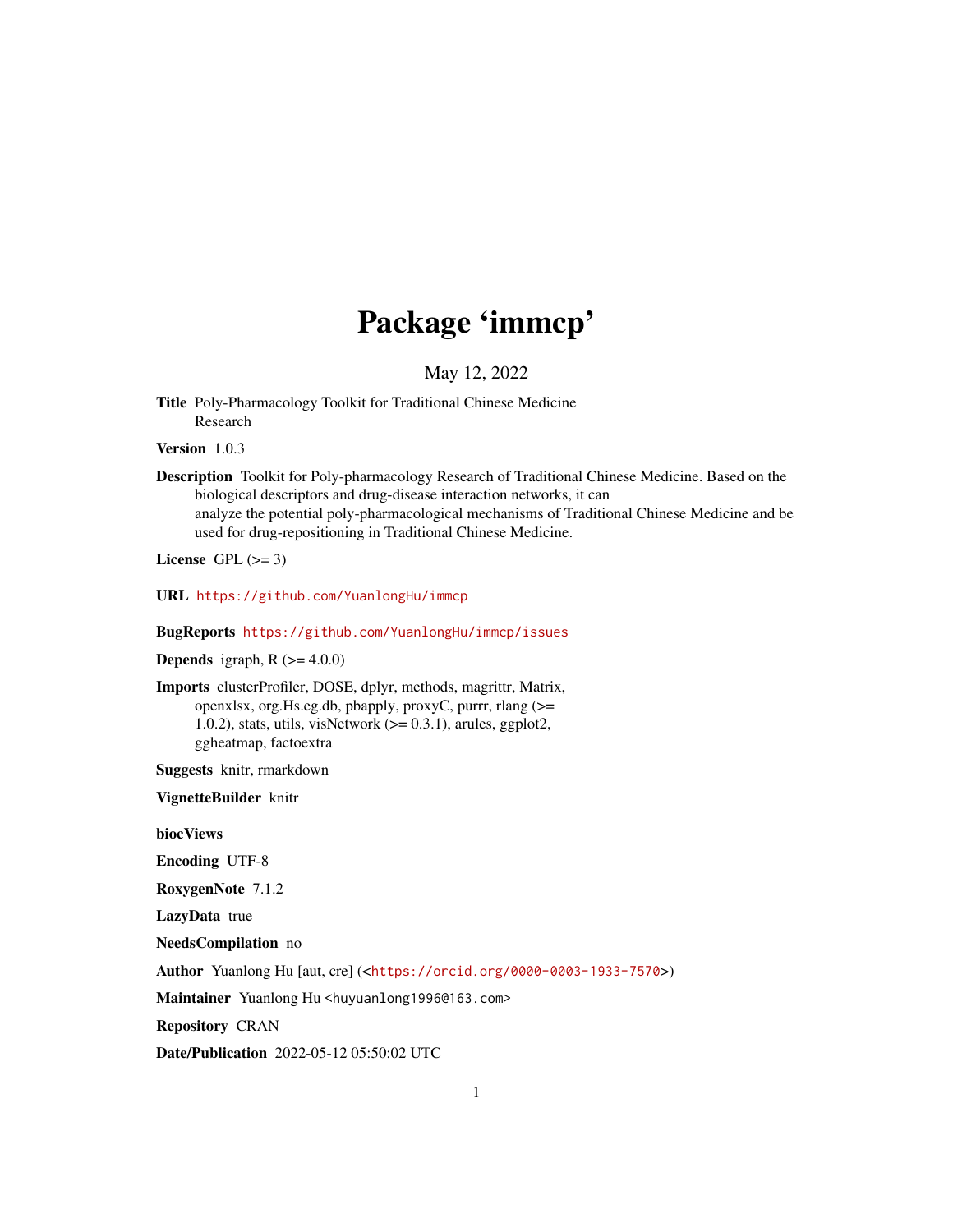# <span id="page-1-0"></span>R topics documented:

|       | $\overline{3}$ |
|-------|----------------|
|       | $\overline{3}$ |
|       | $\overline{4}$ |
|       | 5              |
|       | 5              |
|       | 6              |
|       | $\overline{7}$ |
|       | $\overline{7}$ |
|       | $\overline{8}$ |
|       | - 9            |
|       |                |
|       |                |
|       |                |
|       |                |
|       |                |
|       |                |
|       |                |
|       |                |
|       |                |
|       |                |
|       |                |
|       |                |
|       |                |
|       |                |
|       |                |
| Index | 21             |

BasicData-class *Class* BasicData *This class represents the basic input data.*

# Description

Class BasicData This class represents the basic input data.

# Slots

drugnet A directed graph vertices Vertices of drug graph. diseasenet Disease network. biomarker Disease-related gene.

#### Author(s)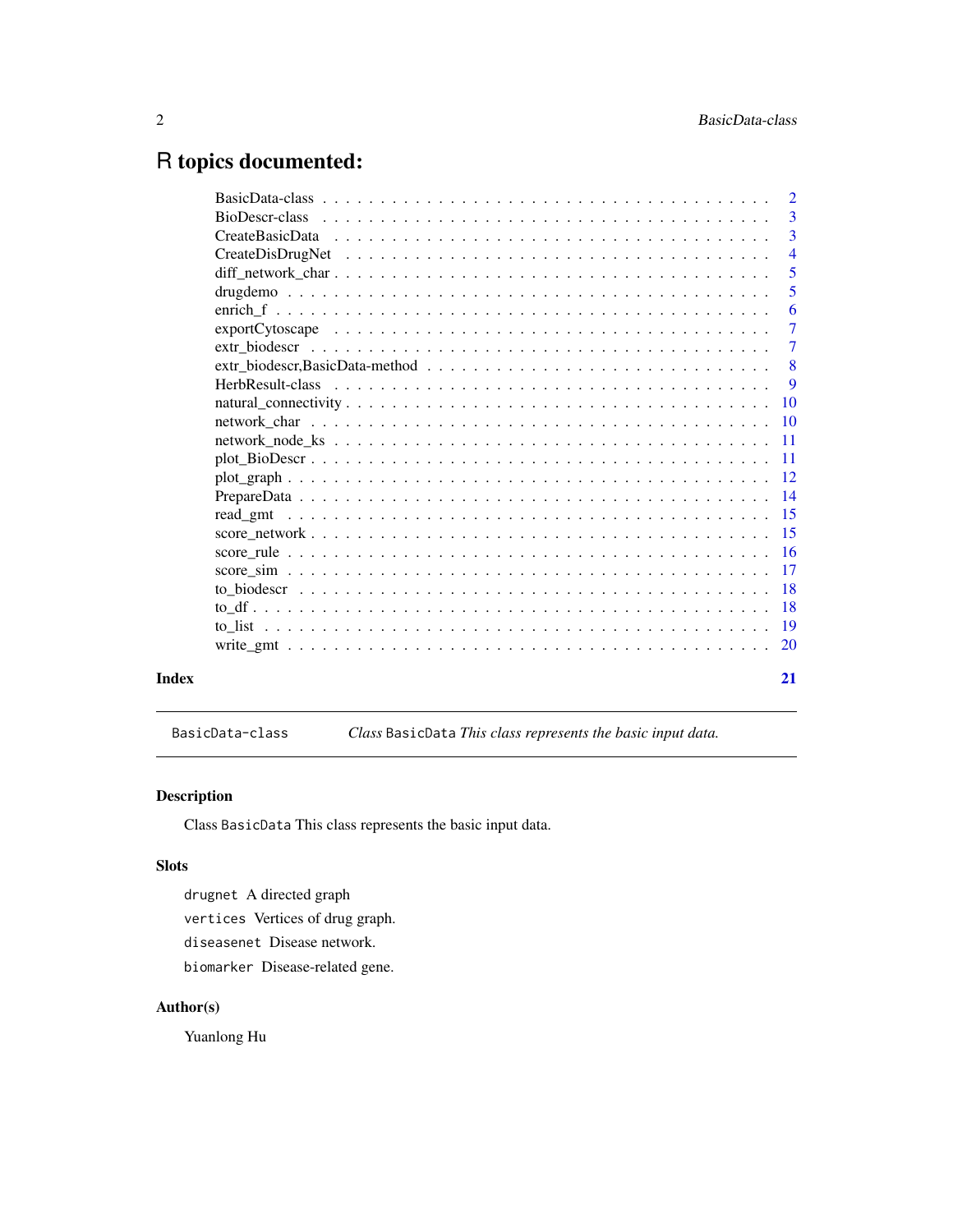<span id="page-2-0"></span>BioDescr-class *Class* BioDescr *This class represents the biological descriptor data.*

#### Description

Class BioDescr This class represents the biological descriptor data.

#### Slots

drug\_geneset from drug to geneset.

geneset\_gene from geneset to gene for each drug.

anno Geneset ID and description.

#### Author(s)

Yuanlong Hu

CreateBasicData *CreateBasicData*

#### Description

Create BasicData Object

## Usage

```
CreateBasicData(..., diseasenet = NULL, biomarker = NULL)
```
#### Arguments

| $\cdot$    | Drug graph from PrepareData.                          |
|------------|-------------------------------------------------------|
| diseasenet | A graph of Disease-related gene from PrepareData.     |
| biomarker  | Character vector, the vector of Disease-related gene. |

#### Value

A BasicData object.

#### Author(s)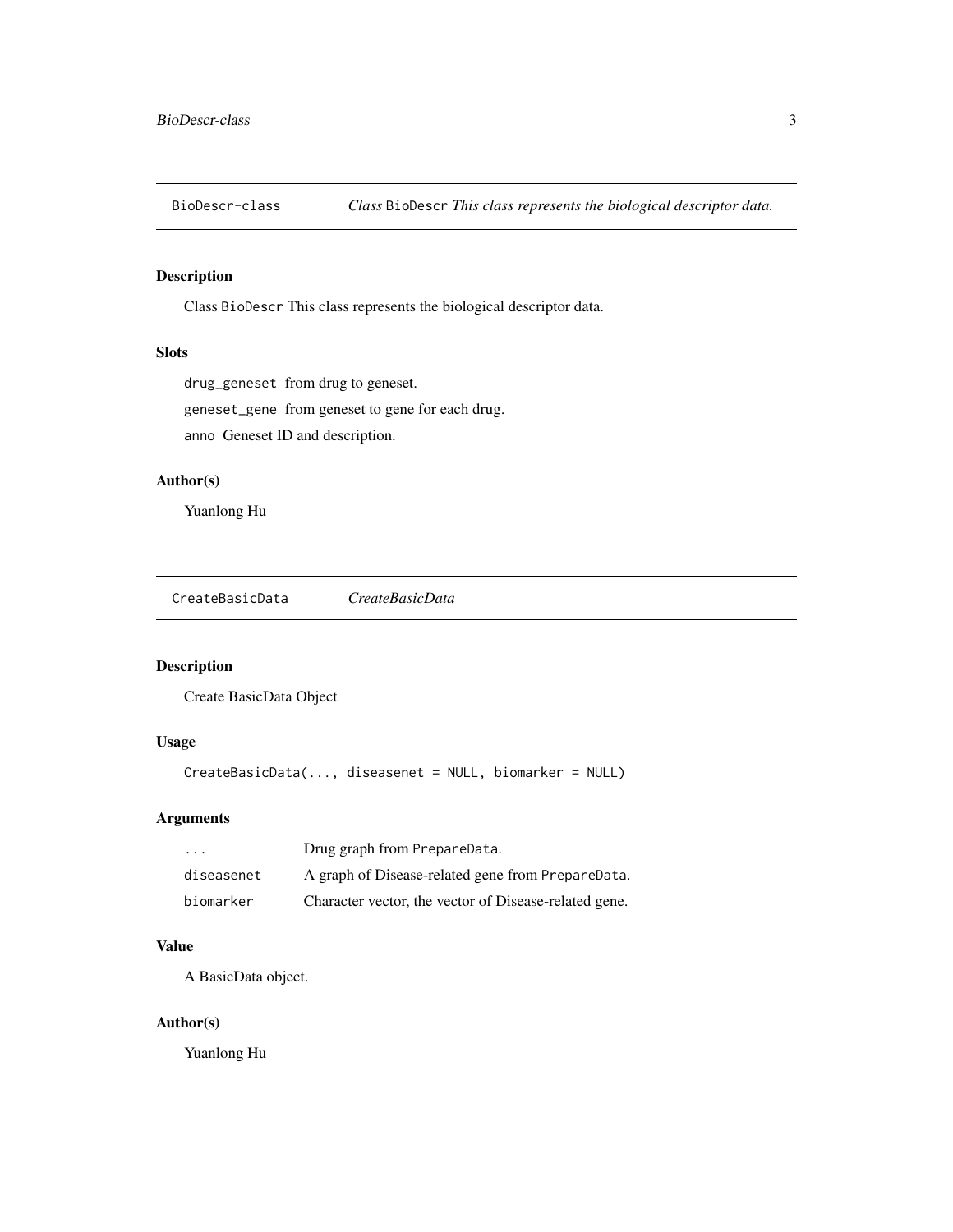#### Examples

```
data(drugdemo)
drug_herb <- PrepareData(drugdemo$drug_herb, from = "drug", to="herb")
herb_compound <- PrepareData(drugdemo$herb_compound, from = "herb", to="compound")
compound_target <- PrepareData(drugdemo$compound_target, from = "compound", to="target")
disease <- PrepareData(drugdemo$disease, diseaseID = "disease", from = "target", to="target")
BasicData <- CreateBasicData(drug_herb, herb_compound, compound_target, diseasenet = disease)
```
CreateDisDrugNet *CreateDisDrugNet*

#### Description

Create Disease-Drug Network

#### Usage

CreateDisDrugNet(BasicData, drug, disease)

#### Arguments

| BasicData | BasicData object.              |
|-----------|--------------------------------|
| drug      | Character vector, the drug.    |
| disease   | Character vector, the disease. |

#### Value

A igraph object.

#### Author(s)

Yuanlong Hu

#### Examples

```
data(drugdemo)
```
drug\_herb <- PrepareData(drugdemo\$drug\_herb, from = "drug", to="herb") herb\_compound <- PrepareData(drugdemo\$herb\_compound, from = "herb", to="compound") compound\_target <- PrepareData(drugdemo\$compound\_target, from = "compound", to="target") disease <- PrepareData(drugdemo\$disease, diseaseID = "disease", from = "target", to="target") BasicData <- CreateBasicData(drug\_herb, herb\_compound, compound\_target, diseasenet = disease) DisDrugNet <- CreateDisDrugNet(BasicData, drug = "Drug1", disease = "disease")

<span id="page-3-0"></span>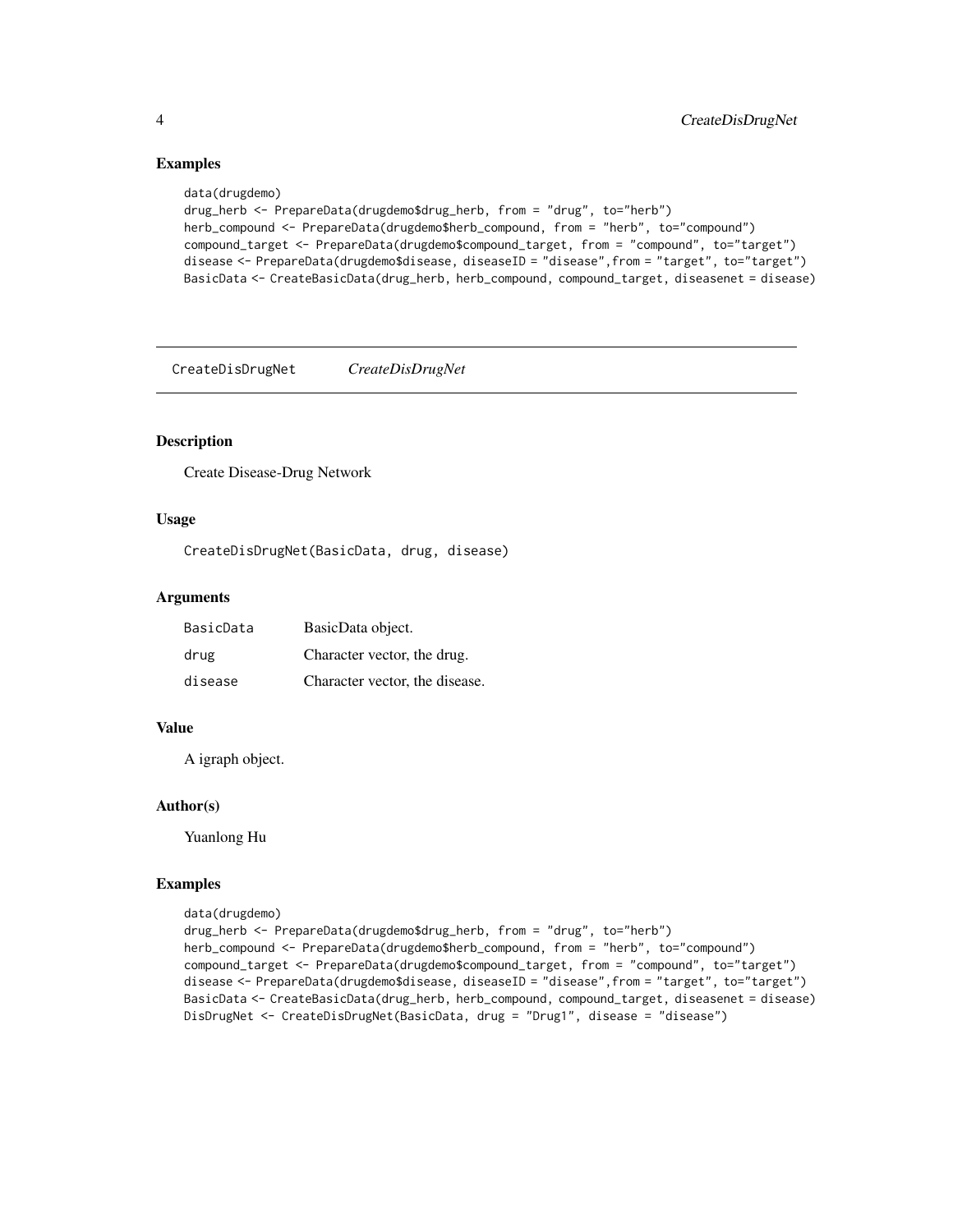# <span id="page-4-0"></span>Description

Calculate the difference of network characters in two network

#### Usage

```
diff_network_char(graph1, graph2, output_all = FALSE)
```
# Arguments

| graph1             | A igraph object. |
|--------------------|------------------|
| graph <sub>2</sub> | A igraph object. |
| output_all         | <b>FALSE</b>     |

#### Value

A number vector.

# Author(s)

Yuanlong Hu

drugdemo *Datasets Demo dataset*

# Description

Datasets Demo dataset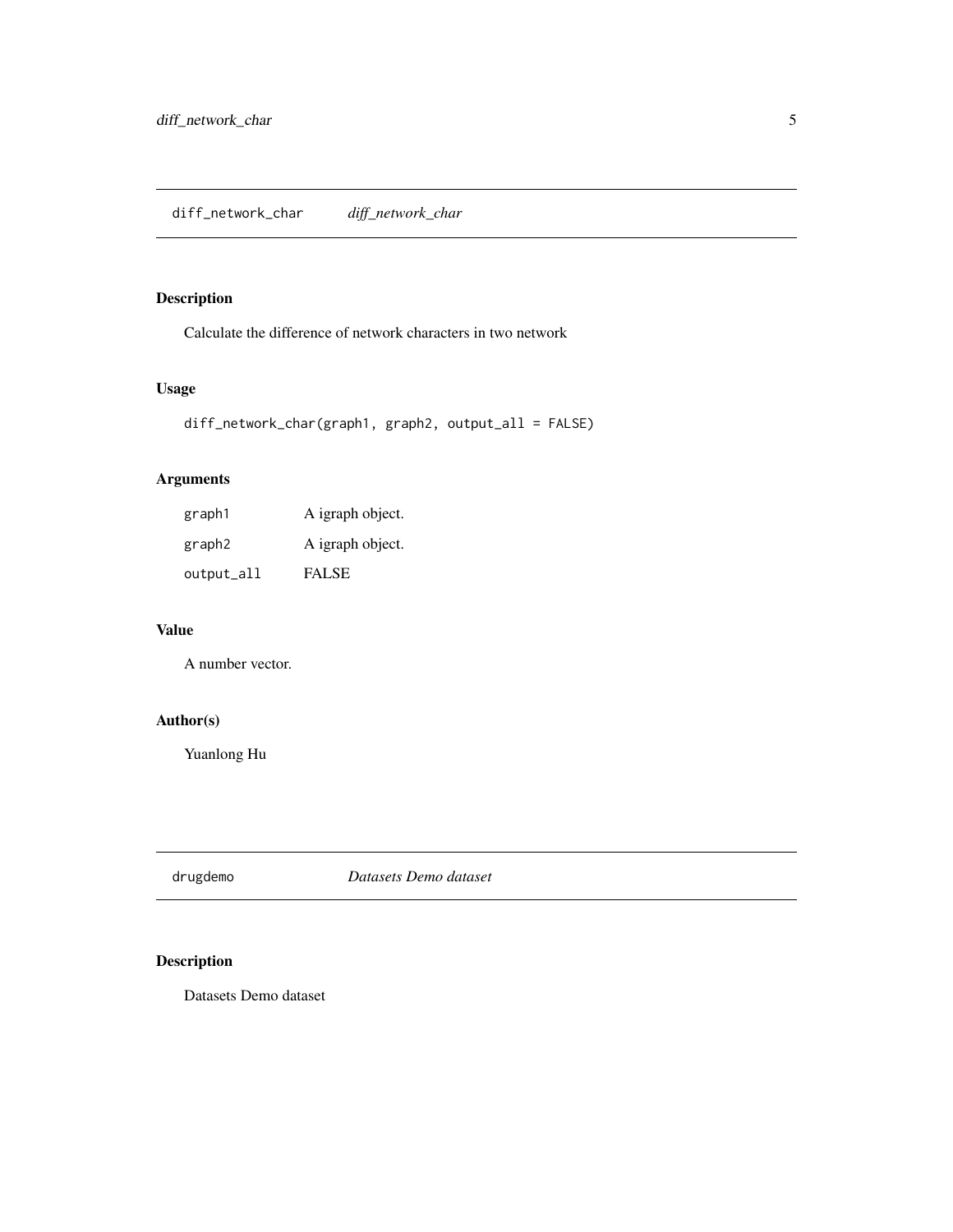<span id="page-5-0"></span>enrich\_f *enrich\_f*

# Description

Enrich Analysis

#### Usage

```
enrich_f(
  target_character,
 geneset = c("kegg", "mkegg", "go", "wp"),
 arguments = list(minGSSize = 5, maxGSSize = 500, pvalue = 0.05, qvalue = 0.1),
 out_dataframe = TRUE,
 to_ENTREZID = TRUE
)
```
#### Arguments

target\_character

|               | Charactor vector of gene.                                                                                                    |
|---------------|------------------------------------------------------------------------------------------------------------------------------|
| geneset       | Charactor vector, one of "kegg"(KEGG), "mkegg"(KEGG Module), "go"(GO-<br>BP), and "wp"(WikiPathways); a data frame and list. |
| arguments     | A list of the arguments of clusterProfiler, including minGSSize, maxGSSize,<br>pvalue, and qvalue.                           |
| out_dataframe | Logical, whether to output data frame, defaults to FALSE.                                                                    |
| to ENTREZID   | Logical, whether to translate to ENTREZID from SYMBOL, defaults to TRUE.                                                     |
|               |                                                                                                                              |

# Value

data frame

## Author(s)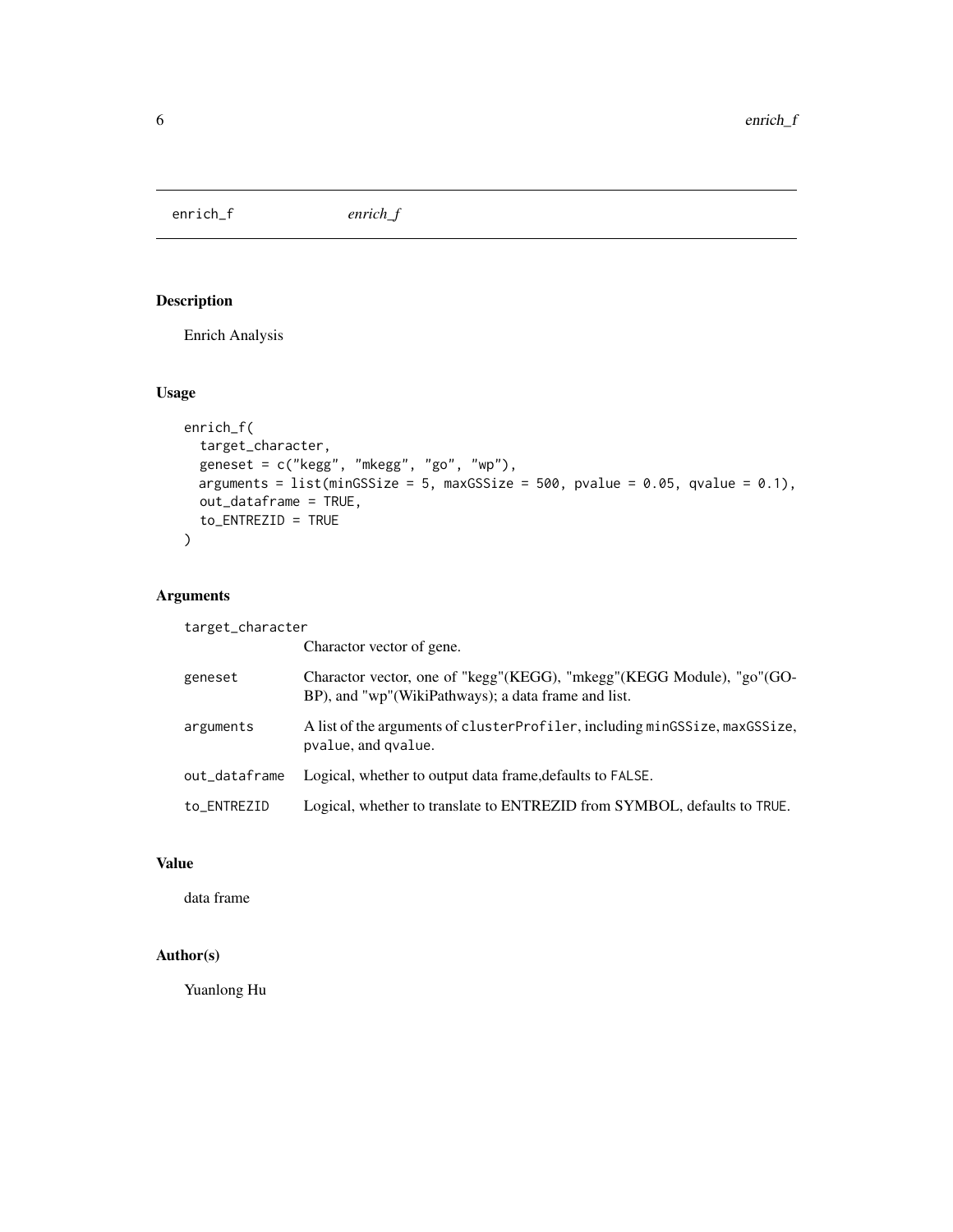<span id="page-6-0"></span>exportCytoscape *Export an xlsx file to Cytoscape*

#### Description

Export an xlsx file to Cytoscape.

#### Usage

exportCytoscape(graph, file)

#### Arguments

| graph | igraph object. |
|-------|----------------|
| file  | file           |

### Value

A workbook object

#### Author(s)

Yuanlong Hu

extr\_biodescr *Extract Biological descriptor*

#### Description

Extract Biological descriptor

#### Usage

```
extr_biodescr(
 BasicData,
 geneset = c("kegg", "mkegg", "go", "wp"),
 arguments = list(minGSSize = 5, maxGSSize = 500, pvalue = 0.05, qvalue = 0.1),
 ref_type = "drug",
 ref = NULL,to_ENTREZID = TRUE
\mathcal{L}
```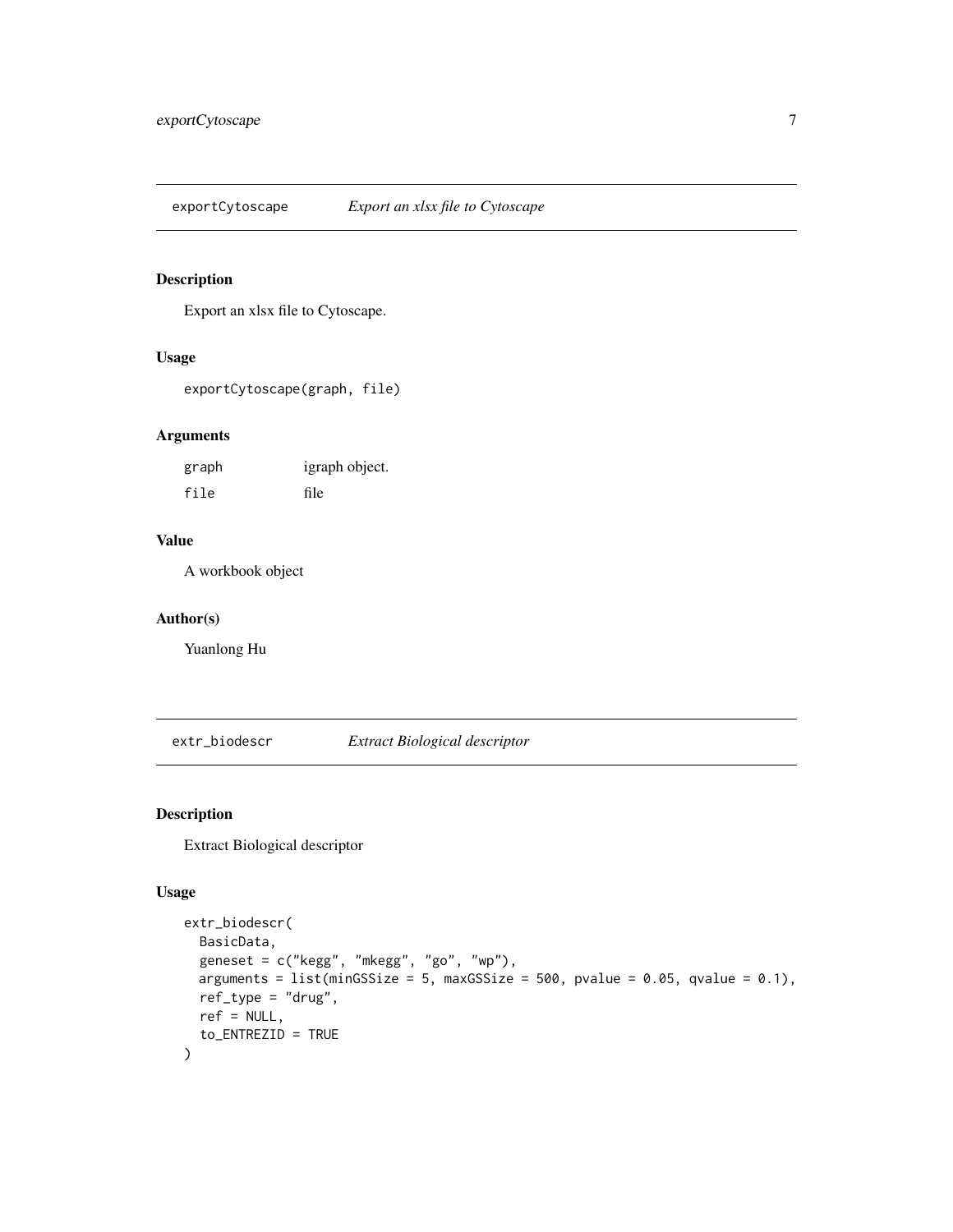#### <span id="page-7-0"></span>Arguments

| BasicData   | BasicData object.                                                                                                            |
|-------------|------------------------------------------------------------------------------------------------------------------------------|
| geneset     | Charactor vector, one of "kegg"(KEGG), "mkegg"(KEGG Module), "go"(GO-<br>BP), and "wp"(WikiPathways); a data frame and list. |
| arguments   | A list of the arguments of cluster Profiler, including minGSSize, maxGSSize,<br>pvalue, and gvalue.                          |
| ref_type    | Charactor vector, one of "drug", "herb", "compound" or "target", defaults to<br>"drug".                                      |
| ref         | Charactor vector, reference drug, herb, compound or target, defaults to NULL.                                                |
| to ENTREZID | Logical, whether to translate to ENTREZID from SYMBOL, defaults to TRUE.                                                     |

#### Value

A BioDescr object.

#### Author(s)

Yuanlong Hu

extr\_biodescr,BasicData-method

*Extract Biological descriptor*

#### Description

Extract Biological descriptor

#### Usage

```
## S4 method for signature 'BasicData'
extr_biodescr(
 BasicData,
 geneset = c("kegg", "mkegg", "go", "wp"),
 arguments = list(minGSSize = 5, maxGSSize = 500, pvalue = 0.05, qvalue = 0.1),
 ref_type = "drug",
  ref = NULL,to_ENTREZID = TRUE
\mathcal{L}
```
#### Arguments

| BasicData | BasicData object.                                                                                                               |
|-----------|---------------------------------------------------------------------------------------------------------------------------------|
| geneset   | Charactor vector, one of "kegg" (KEGG), "mkegg" (KEGG Module), "go" (GO-<br>BP), and "wp"(WikiPathways); a data frame and list. |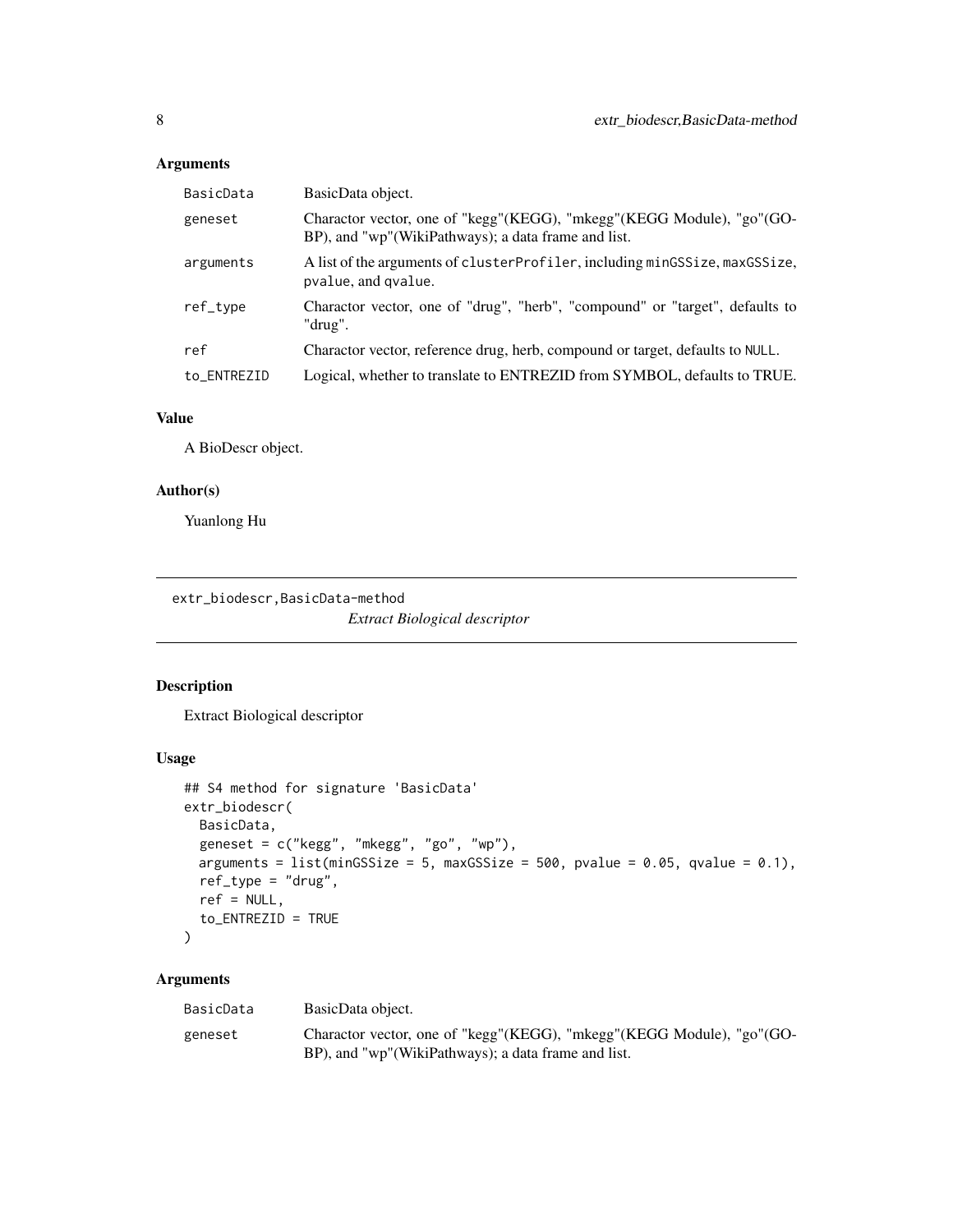#### <span id="page-8-0"></span>HerbResult-class 9

| arguments   | A list of the arguments of clusterProfiler, including minGSSize, maxGSSize,<br>pvalue, and gvalue. |
|-------------|----------------------------------------------------------------------------------------------------|
| ref_type    | Charactor vector, one of "drug", "herb", "compound" or "target", defaults to<br>"drug".            |
| ref         | Charactor vector, reference drug, herb, compound or target, defaults to NULL.                      |
| to_ENTREZID | Logical, whether to translate to ENTREZID from SYMBOL, defaults to TRUE.                           |

#### Value

A BioDescr object.

#### Examples

```
## Not run:
data(drugdemo)
drug_herb <- PrepareData(drugdemo$drug_herb, from = "drug", to="herb")
herb_compound <- PrepareData(drugdemo$herb_compound, from = "herb", to="compound")
compound_target <- PrepareData(drugdemo$compound_target, from = "compound", to="target")
disease <- PrepareData(drugdemo$disease, diseaseID = "disease",from = "target", to="target")
BasicData <- CreateBasicData(drug_herb, herb_compound, compound_target, diseasenet = disease)
biodescr <- extr_biodescr(BasicData, geneset= "kegg")
```
## End(Not run)

| HerbResult-class |       | Class HerbResult This class represents the biological descriptor |  |  |  |
|------------------|-------|------------------------------------------------------------------|--|--|--|
|                  | data. |                                                                  |  |  |  |

#### Description

Class HerbResult This class represents the biological descriptor data.

#### Slots

Drug\_Herb Data frame, Drug-herb relationship.

Herb\_Herb Herb-herb association Rule Graph, it is a directed graph.

#### Author(s)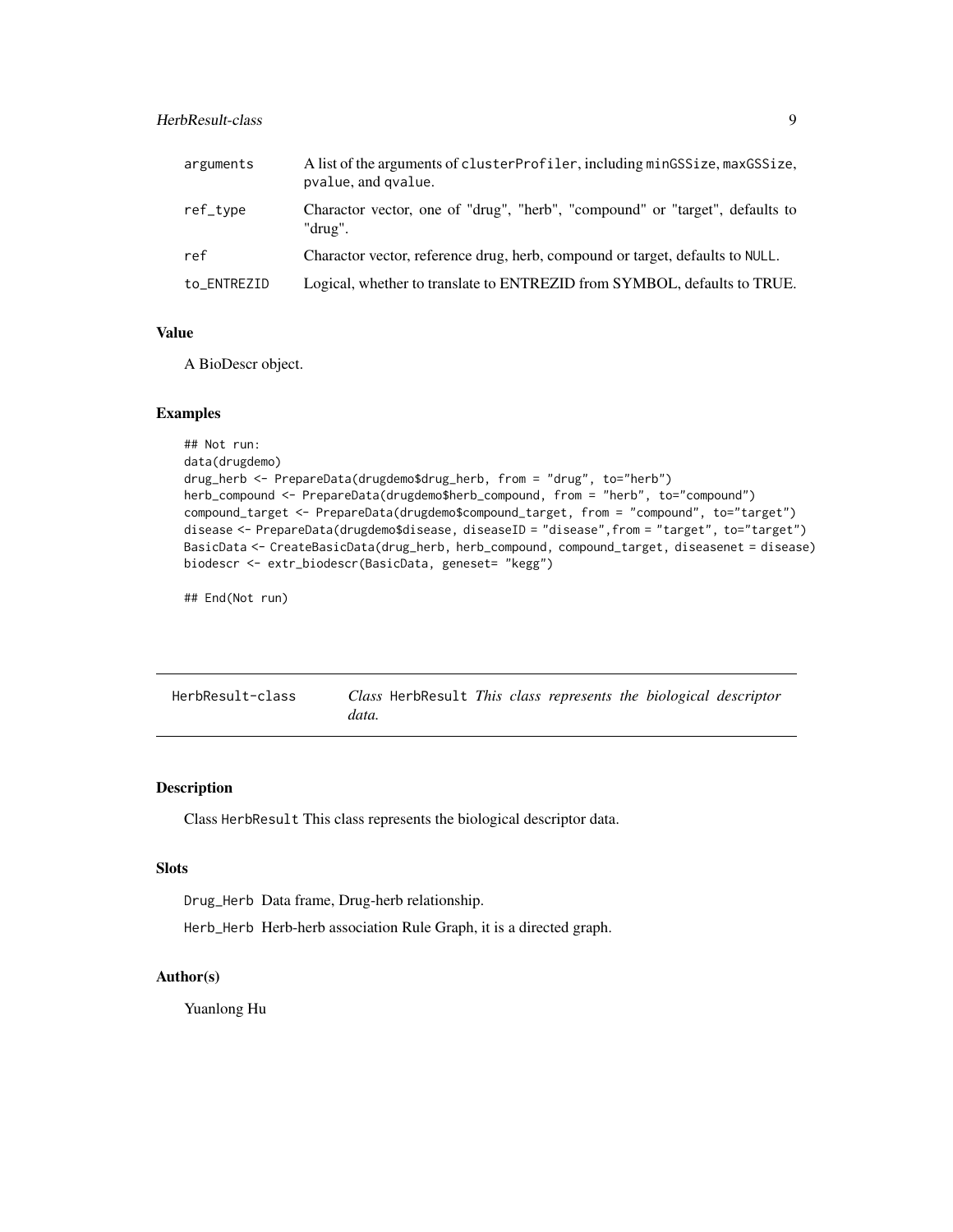<span id="page-9-0"></span>natural\_connectivity *natural\_connectivity*

#### Description

Calculate the natural connectivity

#### Usage

natural\_connectivity(graph)

### Arguments

graph A igraph object.

## Value

A numeric vector.

#### Author(s)

Yuanlong Hu

network\_char *network\_char*

# Description

Calculate the network characters

#### Usage

network\_char(graph, total\_network = FALSE)

#### Arguments

graph The graph. total\_network Calculate for total network or each nodes.

#### Value

A number vector or data frame.

#### Author(s)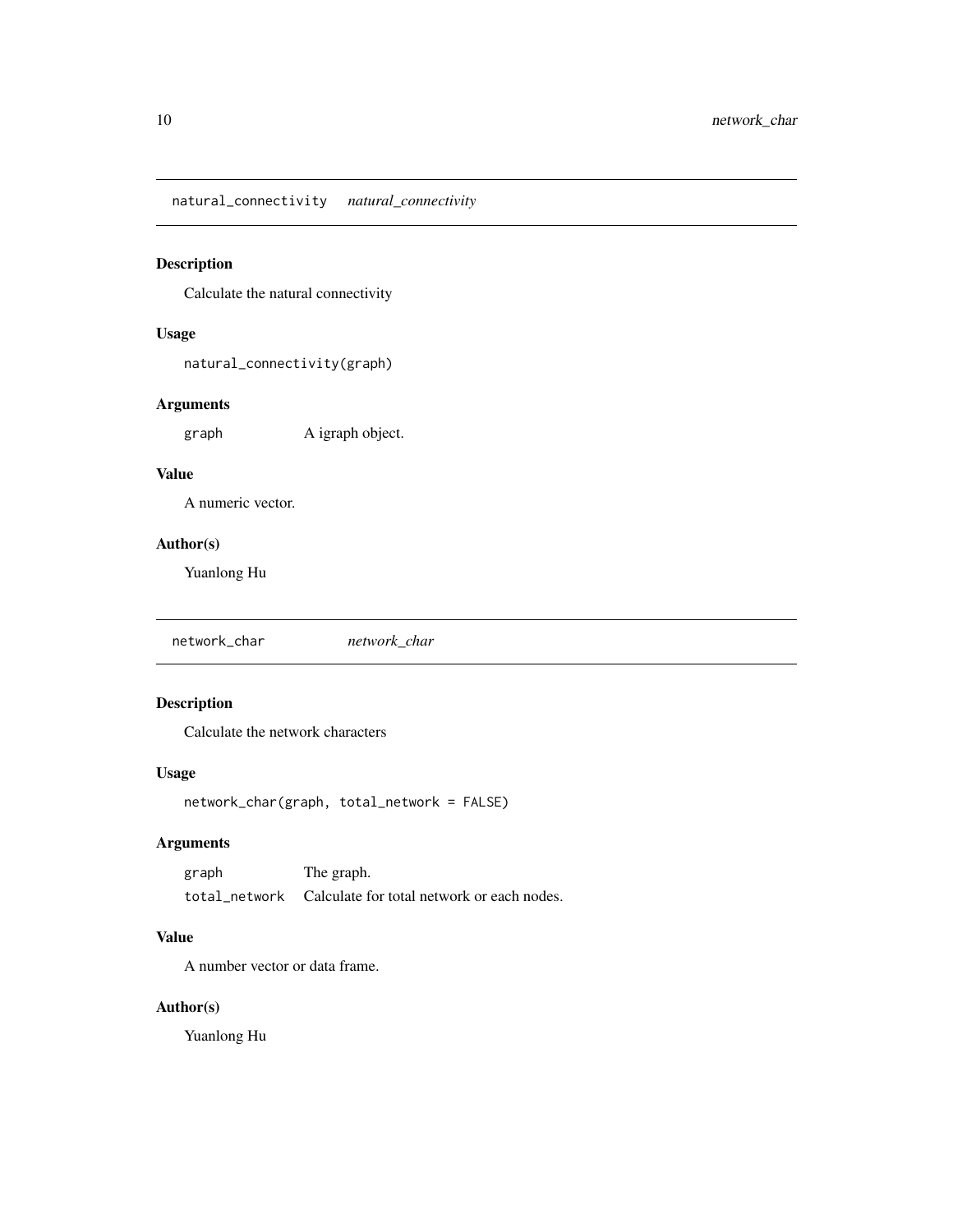<span id="page-10-0"></span>network\_node\_ks *network\_node\_ks*

# Description

Kolmogorov-Smirnov tests for node characters between networks

#### Usage

```
network_node_ks(graph1, graph2, replicate = 1000)
```
#### Arguments

| graph1    | A igraph object.                                                          |
|-----------|---------------------------------------------------------------------------|
| graph2    | A igraph object.                                                          |
| replicate | Number vector, the number of conduct bootstrapping sampling replications. |

#### Value

A data frame

#### Author(s)

Yuanlong Hu

plot\_BioDescr *Plot Biological descriptor*

## Description

Plot Biological descriptor

#### Usage

```
plot_BioDescr(
 BioDescr,
  type = "heatmap",
 cluster_k = 2,
 colors = c("#2E9FDF", "#E7B800")
)
```
#### Arguments

| BioDescr  | BioDescr object.                    |
|-----------|-------------------------------------|
| type      | one of "heatmap" and "clusterplot". |
| cluster k | Number vector, number of cluster.   |
| colors    | vector of colors.                   |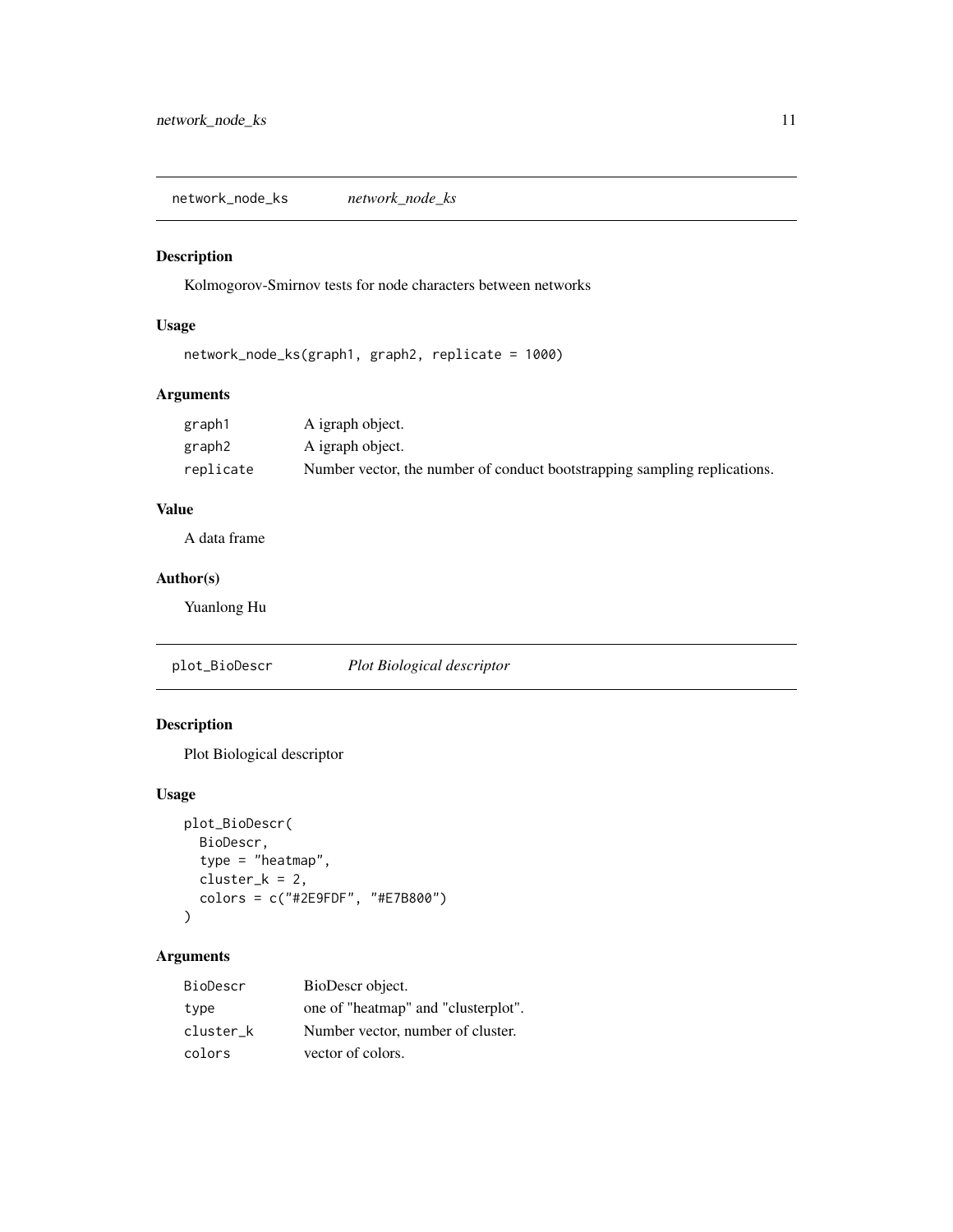## <span id="page-11-0"></span>Value

Returns NULL, invisibly.

plot\_graph *Plot Disease-Drug Network*

#### Description

Plot Disease-Drug Network

#### Usage

```
plot_graph(
  graph,
  drug,
 disease,
 Isolated = TRUE,
 vis = "visNetwork",
 color = c(drug = "#cca4e3", herb = "#ff461f", compound = "#ffc773", target =
    "#70f3ff"),
 width = 1,
  size = 20,...
\lambda## S4 method for signature 'BasicData'
plot_graph(
 graph,
 drug,
 disease,
 Isolated = TRUE,
 vis = "visNetwork",
  color = c(drug = "#cca4e3", herb = "#ff461f", compound = "#ffc773", target =
    "#70f3ff"),
 width = 1,
 size = 20,...
\mathcal{L}## S4 method for signature 'igraph'
plot_graph(
 graph,
 drug,
 disease,
  Isolated = TRUE,
 vis = "visNetwork",
```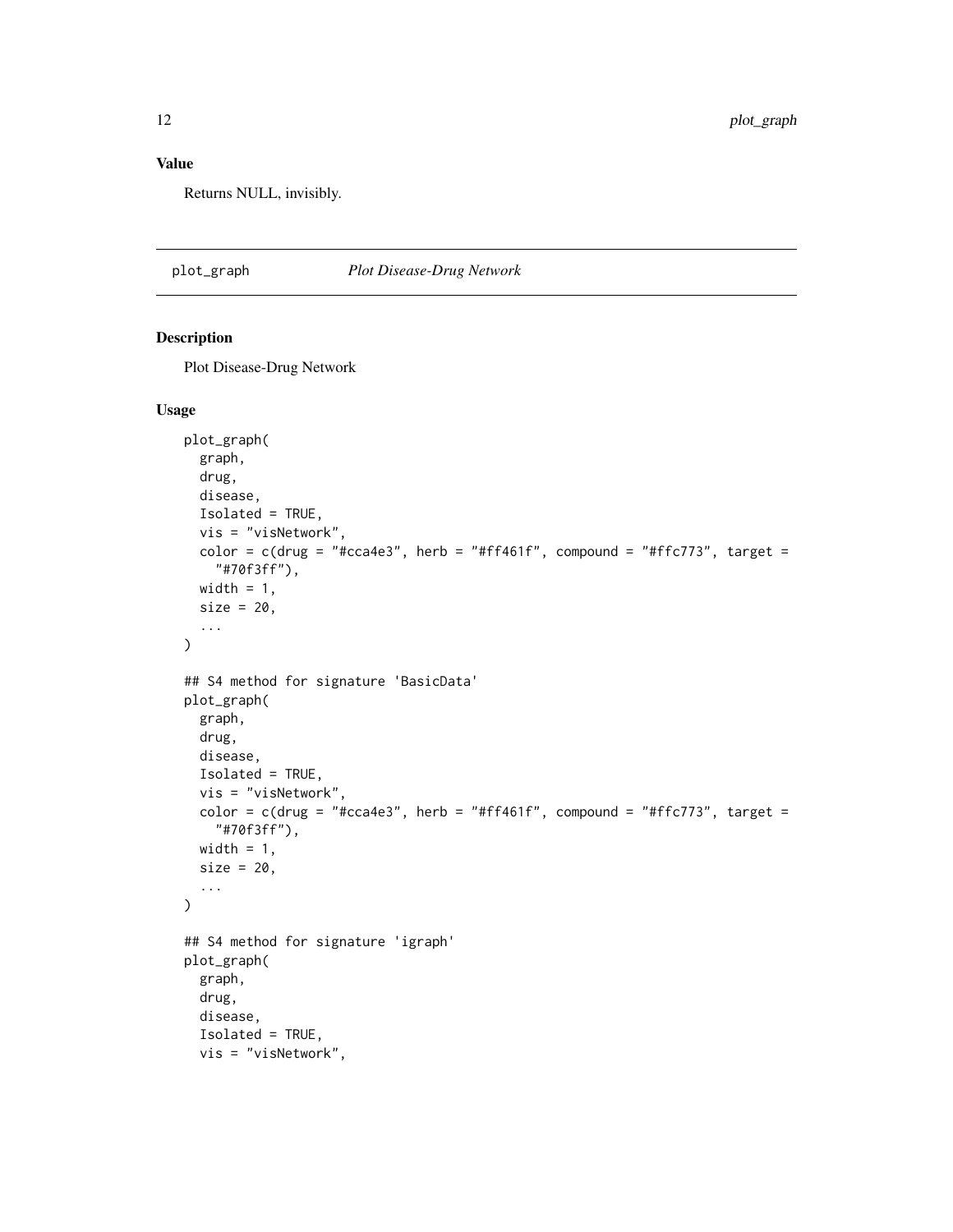#### plot\_graph 13

```
color = c(drug = "#cca4e3", herb = "#ff461f", compound = "#ffc773", target =
    "#70f3ff"),
 width = 1,
 size = 20,...
)
## S4 method for signature 'HerbResult'
plot_graph(
 graph,
 drug,
 disease,
 Isolated = TRUE,
 vis = "visNetwork",
 color = c(drug = "#cca4e3", herb = "#ff461f", compound = "#ffc773", target =
   "#70f3ff"),
 width = 1,
 size = 20,...
\mathcal{L}
```
#### Arguments

| graph    | graph.                                     |
|----------|--------------------------------------------|
| drug     | drug.                                      |
| disease  | disease.                                   |
| Isolated | Whether to delect Isolated nodes.          |
| vis      | one of "igraph", "visNetwork" and "shiny". |
| color    | Nodes Color                                |
| width    | Edges width                                |
| size     | Nodes size                                 |
|          | Arguments                                  |

#### Value

Returns NULL, invisibly.

#### Author(s)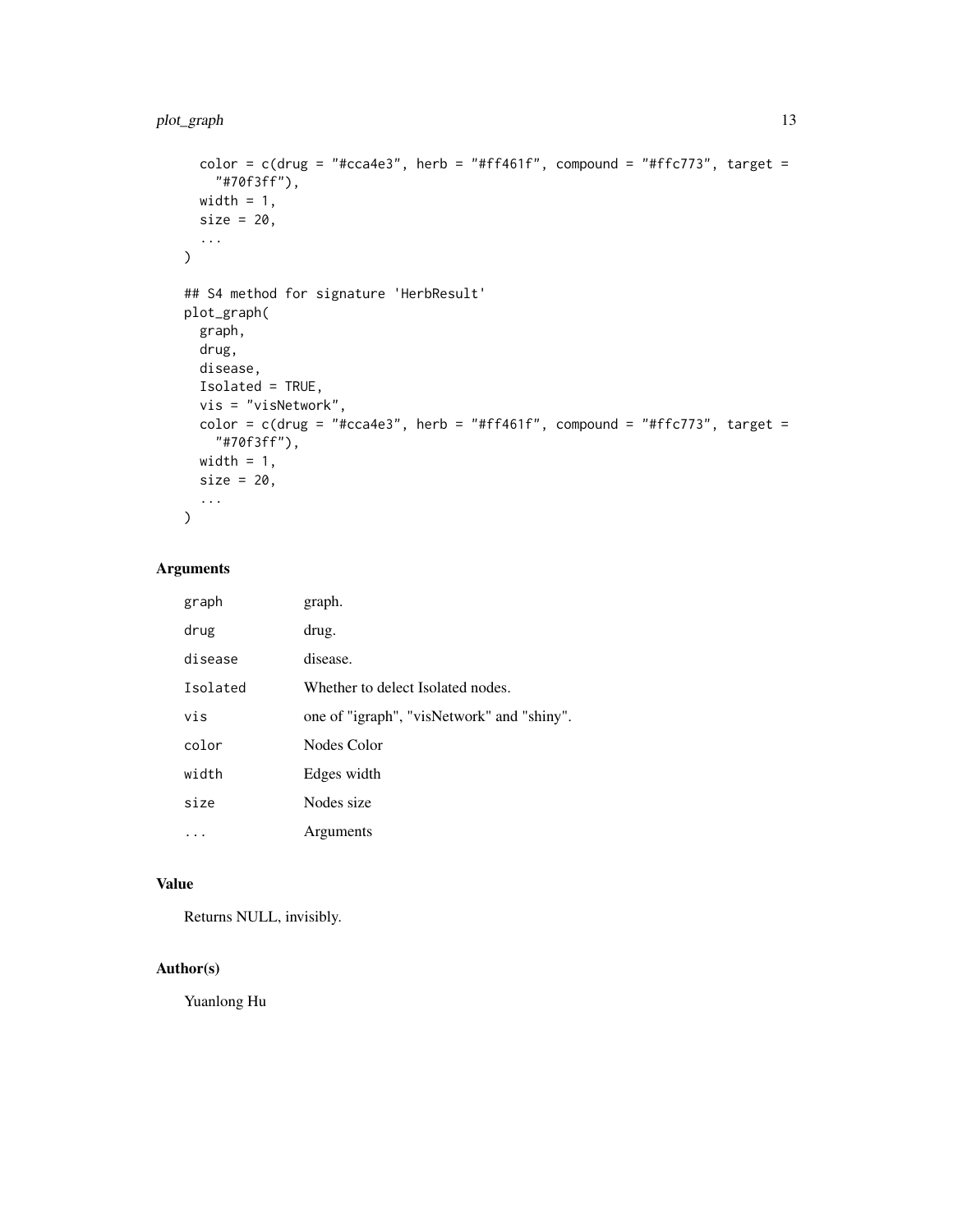<span id="page-13-0"></span>PrepareData *PrepareData*

#### Description

Prepare input format.

#### Usage

```
PrepareData(..., from, to, diseaseID, format = "single", sep)
```
#### Arguments

| $\ddots$ . | data frame, containing interaction information.                         |
|------------|-------------------------------------------------------------------------|
| from       | A charactor vector, containing "drug", "herb", "compound", or "target". |
| to         | A character vector, containing "drug", "herb", "compound", or "target". |
| diseaseID  | Charactor vector, diseaseID                                             |
| format     | one of "single" or "basket".                                            |
| sep        | Separator.                                                              |

#### Value

A igraph object.

#### Author(s)

Yuanlong Hu

#### Examples

```
data(drugdemo)
drug_herb <- PrepareData(drugdemo$drug_herb, from = "drug", to="herb")
herb_compound <- PrepareData(drugdemo$herb_compound, from = "herb", to="compound")
compound_target <- PrepareData(drugdemo$compound_target, from = "compound", to="target")
disease <- PrepareData(drugdemo$disease, diseaseID = "disease", from = "target", to="target")
```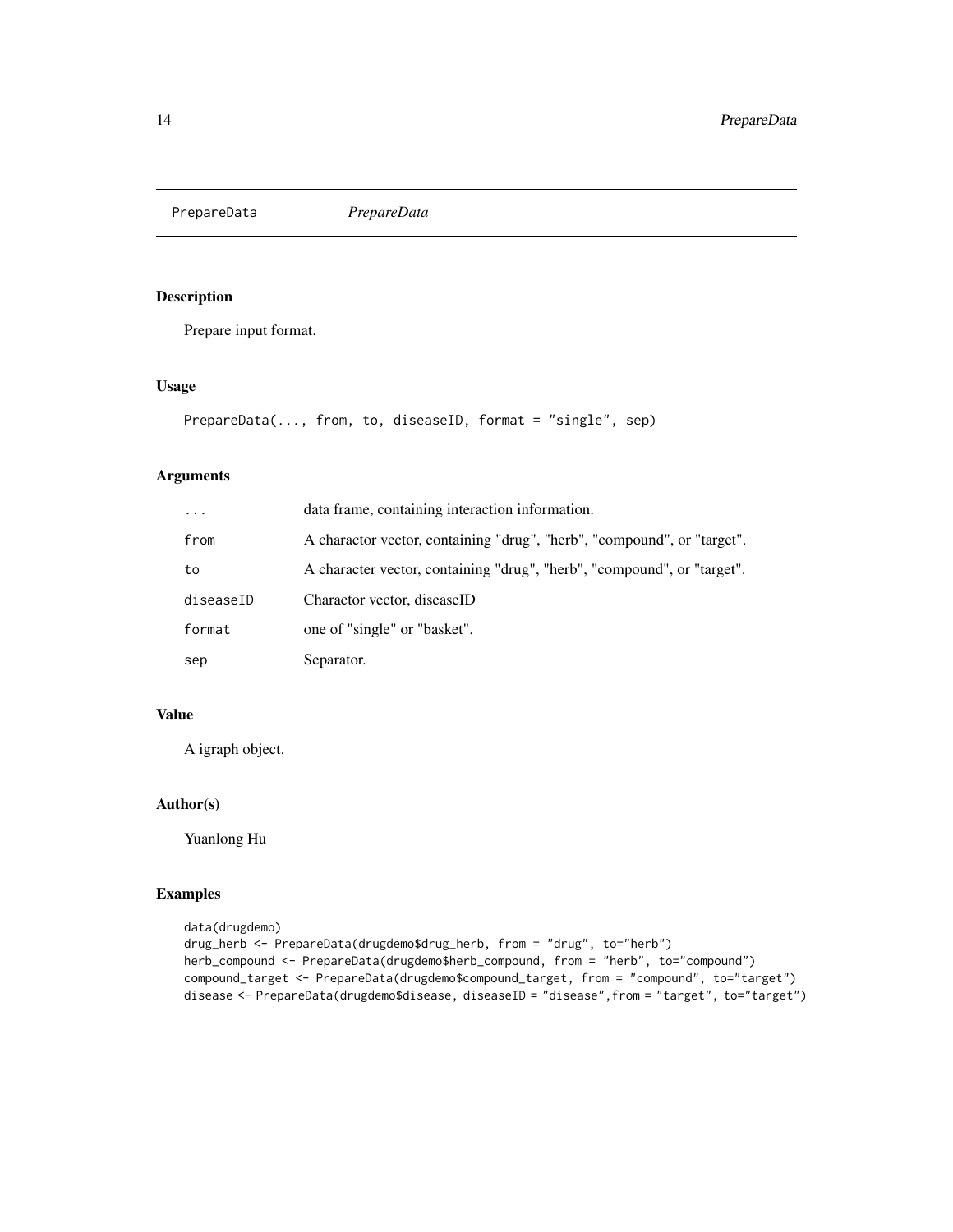<span id="page-14-0"></span>read\_gmt *write\_gmt*

# Description

parse gmt file to a data.frame

# Usage

```
read_gmt(gmtfile, out_dataframe = TRUE)
```
#### Arguments

| gmtfile       | A GMT file name or URL containing gene sets. |
|---------------|----------------------------------------------|
| out_dataframe | TRUE or FALSE                                |

## Value

data.frame, list

#### Author(s)

Yuanlong Hu

score\_network *score\_network*

# Description

Calculating differences in disease network characteristics before and after removal of drug targets

#### Usage

```
score_network(BasicData, n = 1000)
```
# Arguments

| BasicData | A BasicData object.                                                                 |
|-----------|-------------------------------------------------------------------------------------|
| n         | Number vector, the number of times random permutation sampling, default to<br>1000. |

#### Value

A list.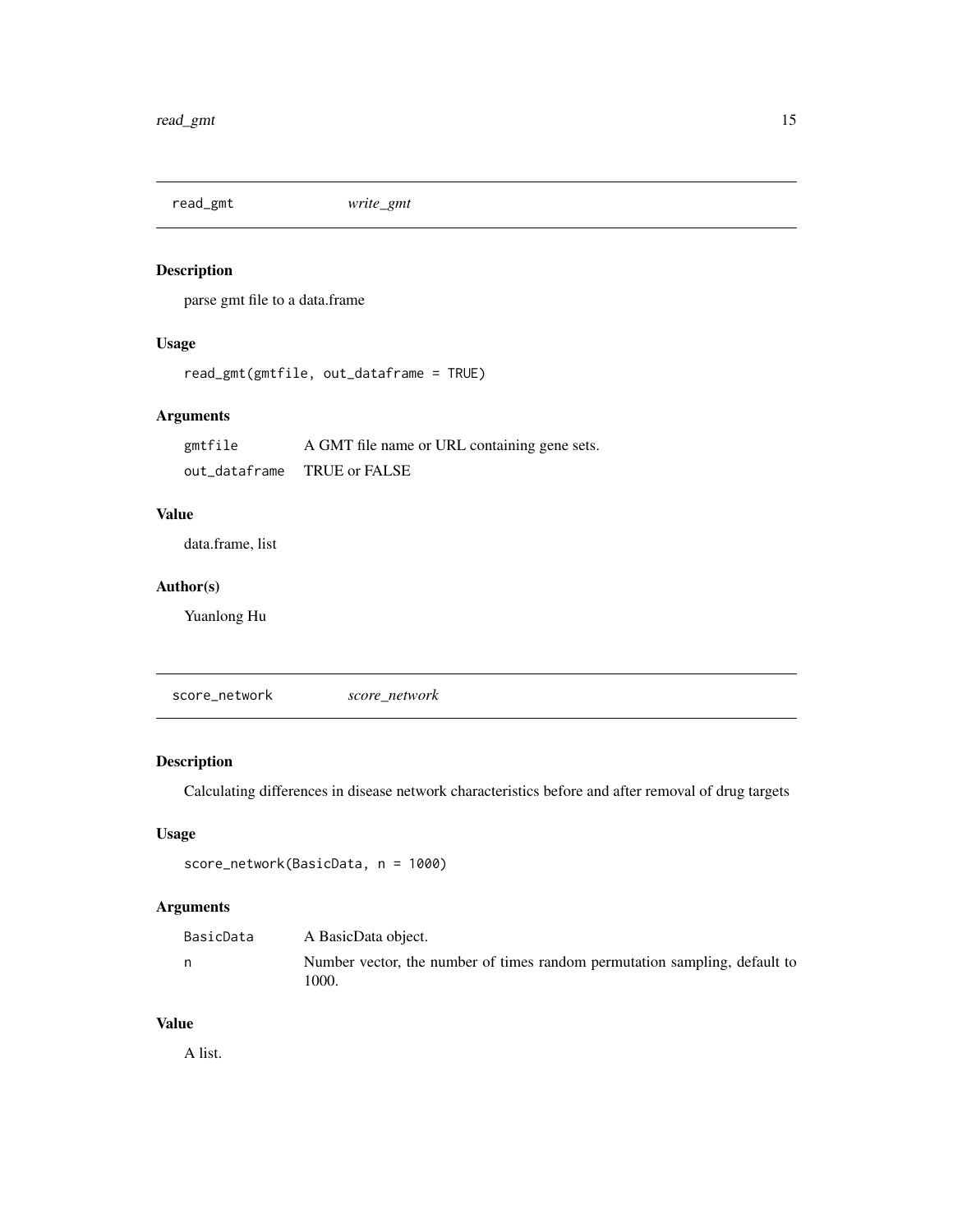#### Author(s)

Yuanlong Hu

#### Examples

```
data(drugdemo)
```

```
drug_herb <- PrepareData(drugdemo$drug_herb, from = "drug", to="herb")
herb_compound <- PrepareData(drugdemo$herb_compound, from = "herb", to="compound")
compound_target <- PrepareData(drugdemo$compound_target, from = "compound", to="target")
disease <- PrepareData(drugdemo$disease, diseaseID = "disease",from = "target", to="target")
BasicData <- CreateBasicData(drug_herb, herb_compound, compound_target, diseasenet = disease)
res <- score_network(BasicData, n = 100)
```
score\_rule *Mining herb-herb associations with Apriori*

#### **Description**

Mine herb-herb association rules of prescription using the Apriori algorithm.

#### Usage

```
score_rule(BasicData, drug = NULL, support = 0.1, confidence = 0.8)
```
#### **Arguments**

| BasicData  | BasicData object.                                                          |
|------------|----------------------------------------------------------------------------|
| drug       | Charactor vector of drug names to analyze, default to NULL.                |
| support    | A numeric value for the minimal support of an item set, default to 0.1.    |
| confidence | A numeric value for the minimal confidence of an item set, default to 0.8. |

#### Value

A HerbResult object.

#### Author(s)

Yuanlong Hu

#### Examples

```
## Not run:
```
data(drugdemo) drug\_herb <- PrepareData(drugdemo\$drug\_herb, from = "drug", to="herb") herb\_compound <- PrepareData(drugdemo\$herb\_compound, from = "herb", to="compound") compound\_target <- PrepareData(drugdemo\$compound\_target, from = "compound", to="target") disease <- PrepareData(drugdemo\$disease, diseaseID = "disease",from = "target", to="target") BasicData <- CreateBasicData(drug\_herb, herb\_compound, compound\_target, diseasenet = disease)

<span id="page-15-0"></span>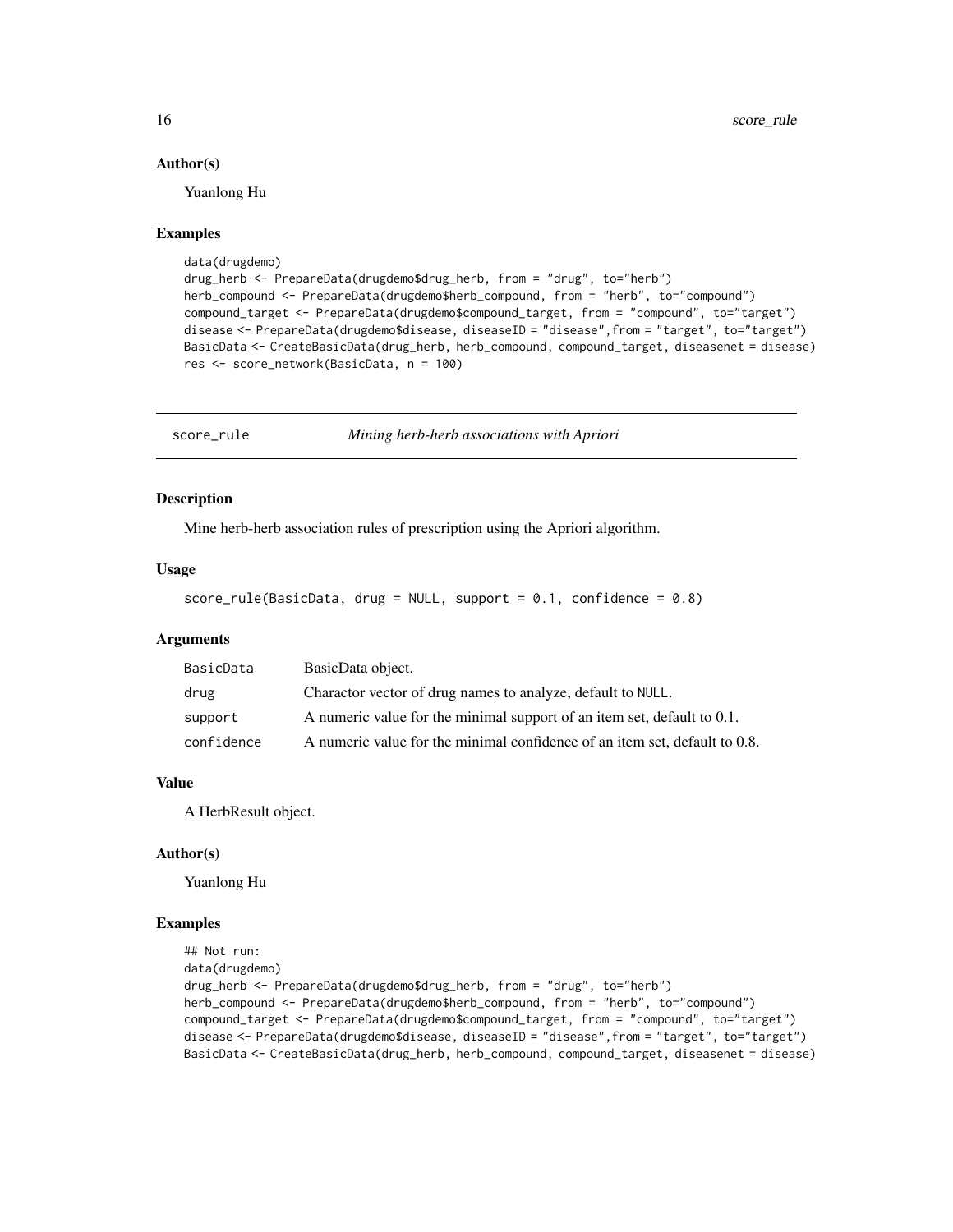#### <span id="page-16-0"></span>score\_sim and 17

```
res <- score_rule(BasicData, support = 0.1,confidence = 0.8)
## End(Not run)
```
score\_sim *Calculating similarity between drug and disease*

#### Description

Calculating drug-disease similarity based on biological descriptors

#### Usage

```
score_sim(BioDescr, method = "jaccard", n = 1000)
```
#### Arguments

| BioDescr | BioDescr object.                                                    |
|----------|---------------------------------------------------------------------|
| method   | method to compute similarity, default "jaccard". See proxyC::simil. |
| n        | number.                                                             |

#### Value

A list.

#### Author(s)

Yuanlong Hu

#### Examples

```
## Not run:
data(drugdemo)
drug_herb <- PrepareData(drugdemo$drug_herb, from = "drug", to="herb")
herb_compound <- PrepareData(drugdemo$herb_compound, from = "herb", to="compound")
compound_target <- PrepareData(drugdemo$compound_target, from = "compound", to="target")
disease <- PrepareData(drugdemo$disease, diseaseID = "disease",from = "target", to="target")
BasicData <- CreateBasicData(drug_herb, herb_compound, compound_target, diseasenet = disease)
biodescr <- extr_biodescr(BasicData, geneset= "kegg")
res <- score_sim(biodescr, method="jaccard", n=1000)
```
## End(Not run)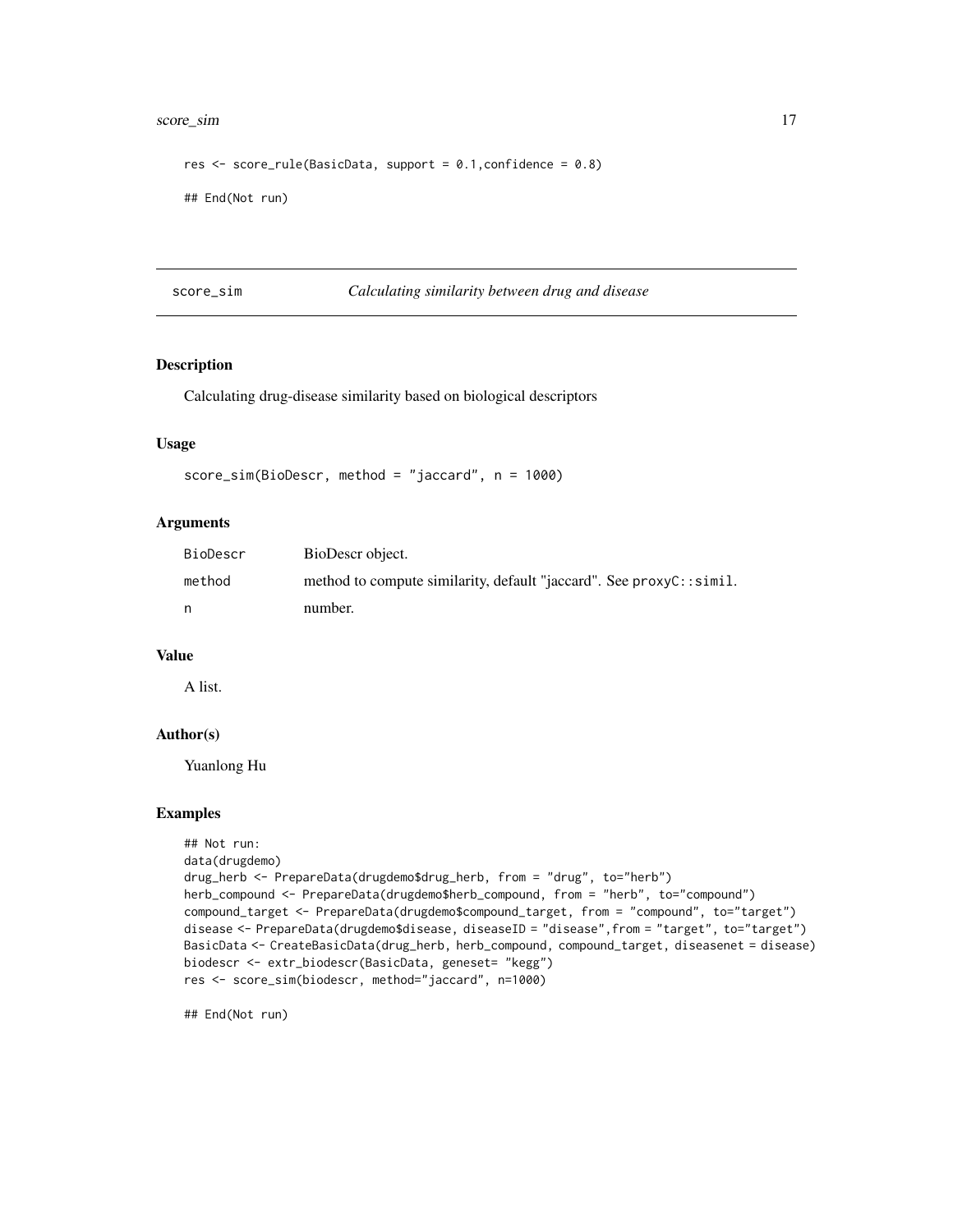<span id="page-17-0"></span>to\_biodescr *to\_biodescr*

#### Description

Convert BioDescr object to a list of adjacency matrix

#### Usage

to\_biodescr(BioDescr)

#### Arguments

BioDescr A BioDescr object.

## Value

A list.

# Author(s)

Yuanlong Hu

#### Examples

## Not run: to\_biodescr(BioDescr)

## End(Not run)

to\_df *to\_df*

# Description

Convert list to data.frame

# Usage

to\_df(list)

#### Arguments

list A list containing gene sets.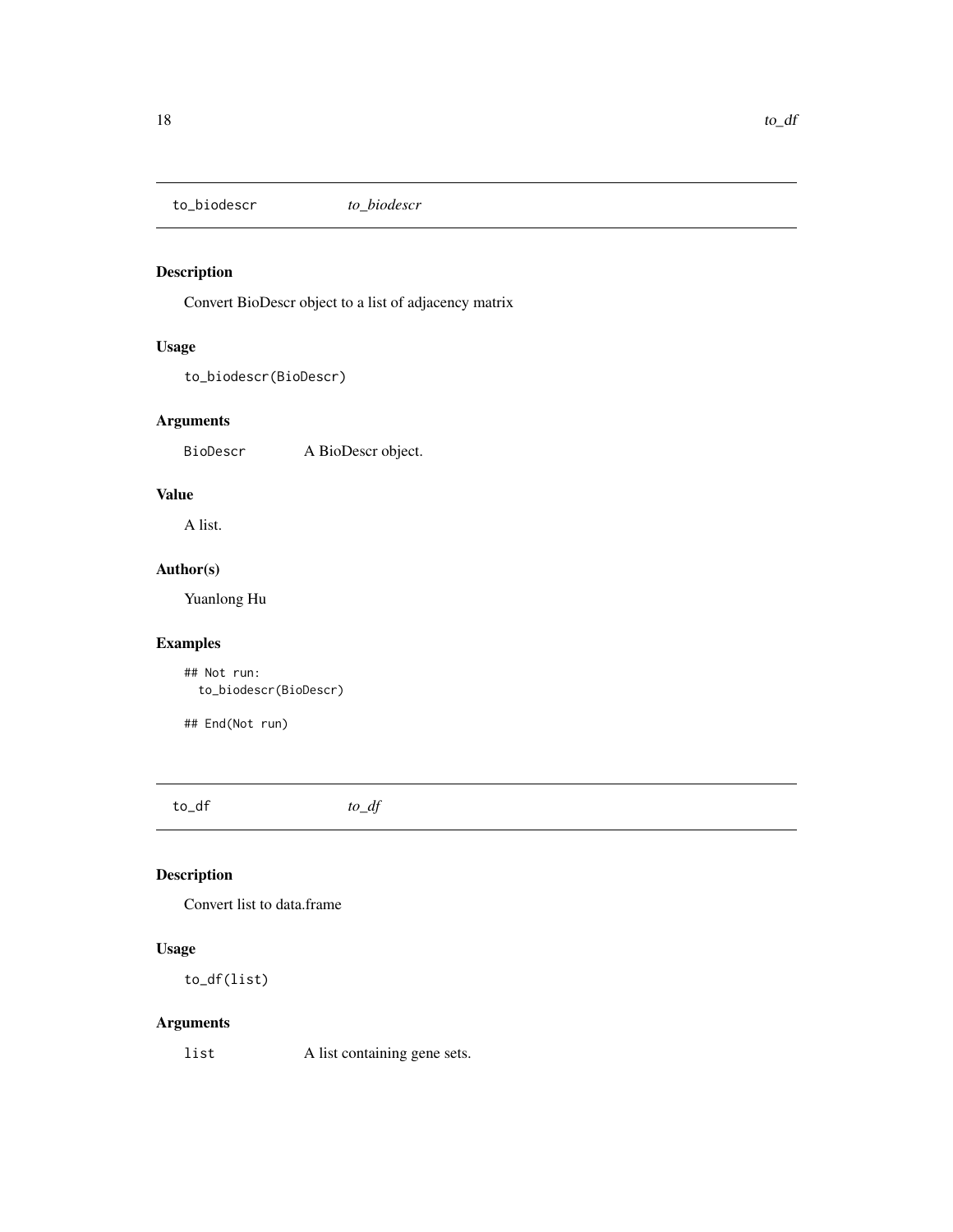<span id="page-18-0"></span>to\_list 19

# Value

A data frame.

# Author(s)

Yuanlong Hu

# Examples

## Not run: to\_df(list)

## End(Not run)

| to_list<br>to_list |
|--------------------|
|--------------------|

# Description

Create a new list from a data.frame of drug target and disease biomarker as input

#### Usage

```
to_list(dataframe, input = "single", sep = ", ")
```
# Arguments

| dataframe | a data frame of 2 column with term/drug and gene |
|-----------|--------------------------------------------------|
| input     | one of the single or basket                      |
| sep       | When 'input' is 'basket'.                        |

# Value

list

# Author(s)

Yuanlong Hu

#### Examples

## Not run: to\_list(dataframe)

## End(Not run)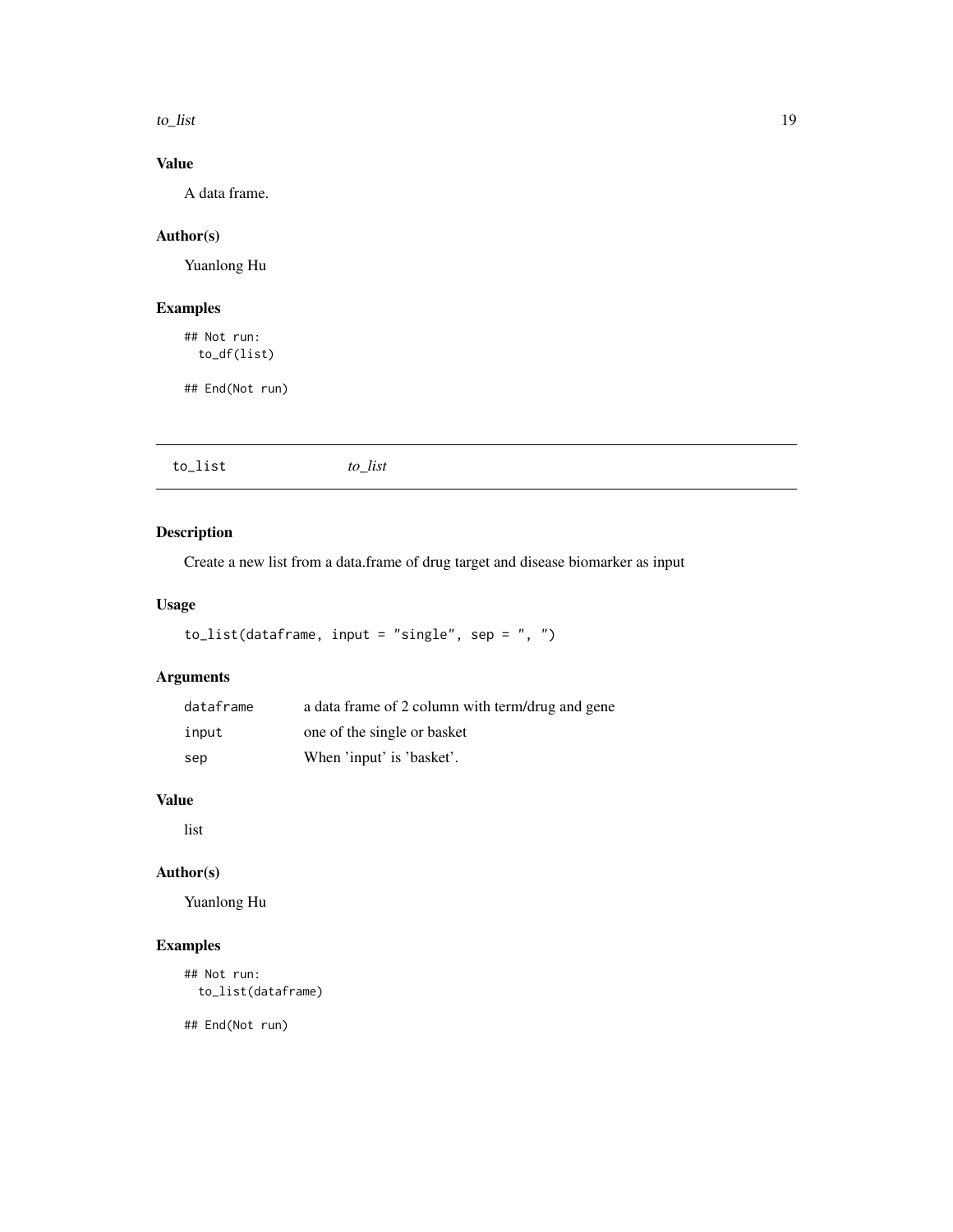<span id="page-19-0"></span>write\_gmt *write\_gmt*

# Description

prints data frame to a gmt file

# Usage

```
write_gmt(geneset, gmt_file)
```
# Arguments

| geneset  | A data frame of 2 column with term/drug and gene. |
|----------|---------------------------------------------------|
| gmt_file | A character of gmt file name.                     |

# Value

gmt file

# Author(s)